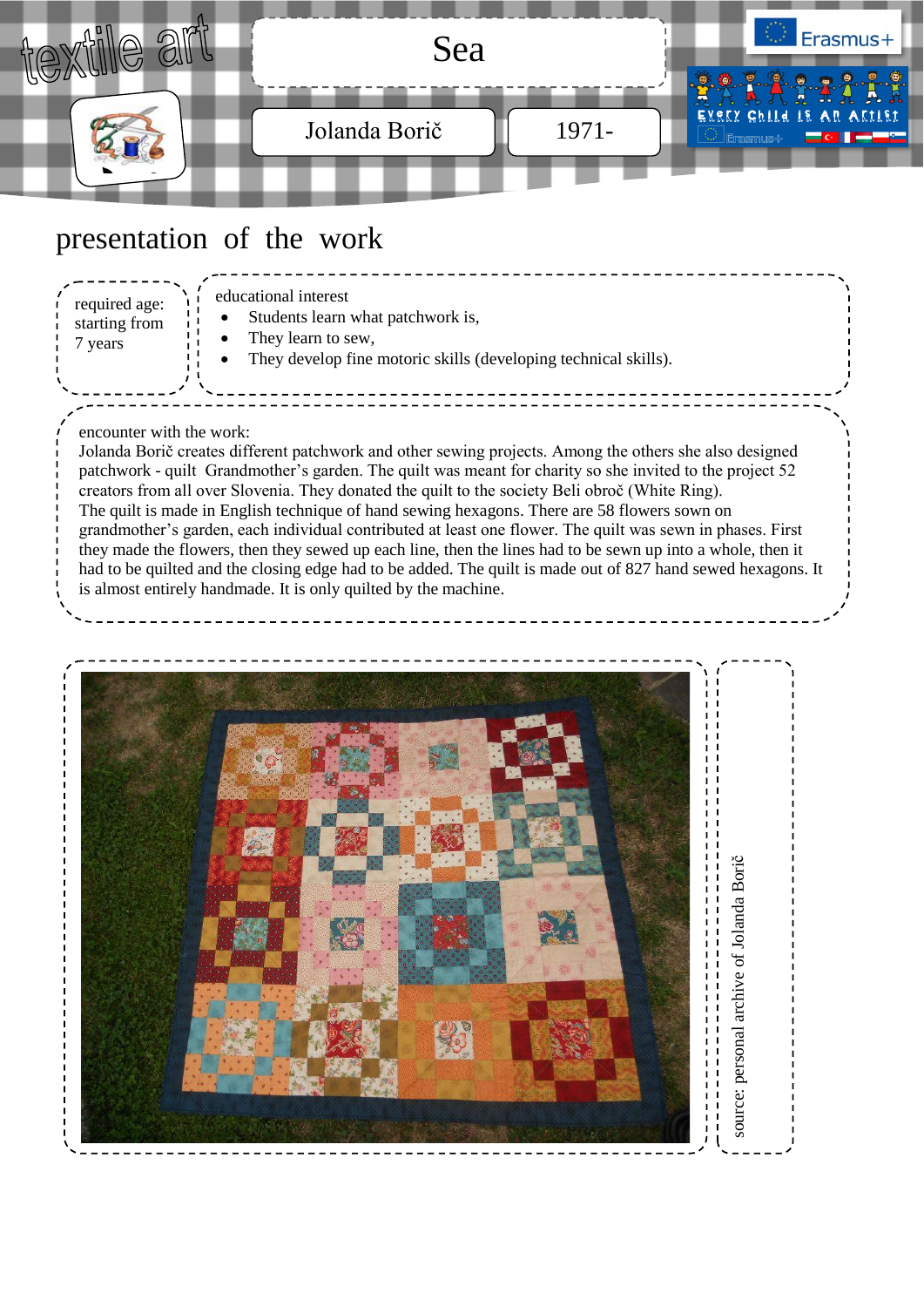#### work' s analysis

- Patchwork is a sartorial product made from pieces of cloth of various geometrical shapes. In this technique we can make various decorative products like beautiful colourful quilts, pillows, table cloths, bags, clothes … Combining different patterns and colours of cloth, geometrical shapes and applications this technique gives us unlimited number of possibilities.
- Grandmother's garden is made of hexagons which are sewn together. The colourful flowers from hexagons nicely complement the edge in light tones with floral pattern.
- Patchwork can also have applications which are sewn to the basic cloth by hand or by machine.
- In the project Sea (Morje), made by the students, are the basic applications of fish, boats.

### creative process



#### **progress**

- students tasks
- $\rightarrow$  Students outline the cardboard on the fleece in any colour.
- $\rightarrow$  They cut out the fish.
- $\rightarrow$  They sew the fish on the blue cloth (lining).
- $\rightarrow$  They sew an eye on the fish a button).
- $\rightarrow$  Those who want to, can make boats seagulls sun by the same procedure outlining the model, cutting out, sewing on the cloth (lining).
- instructions
- $\rightarrow$  Put the cardboard model on the fleece and outline it.
- $\rightarrow$  Cut out precisely on the line.
- $\rightarrow$  We will sew the fish (part of a boat, sun ...) on the cloth (lining) using running stitch (teacher demonstrates).
- $\rightarrow$  We can fasten the fleece fish on the cloth by a safety pin to make sewing easier (it doesn't move).
- $\rightarrow$  We sew an eye on the fish (a button).
- teacher's role
- $\rightarrow$  Teacher tells a short history of patchwork and presents some artistic works.
- $\rightarrow$  He explains what we are going to do and what our final product will look like (The Sea)
- $\rightarrow$  He demonstrates how to outline the model on the fleece.
- $\rightarrow$  He demonstrates how to thread the needle and how to tie a knot at the end of the thread, he helps the students.
- $\rightarrow$  He demonstrates sewing, helps to the students.
- $\rightarrow$  He demonstrates how to tie a knot at the end of sewing.